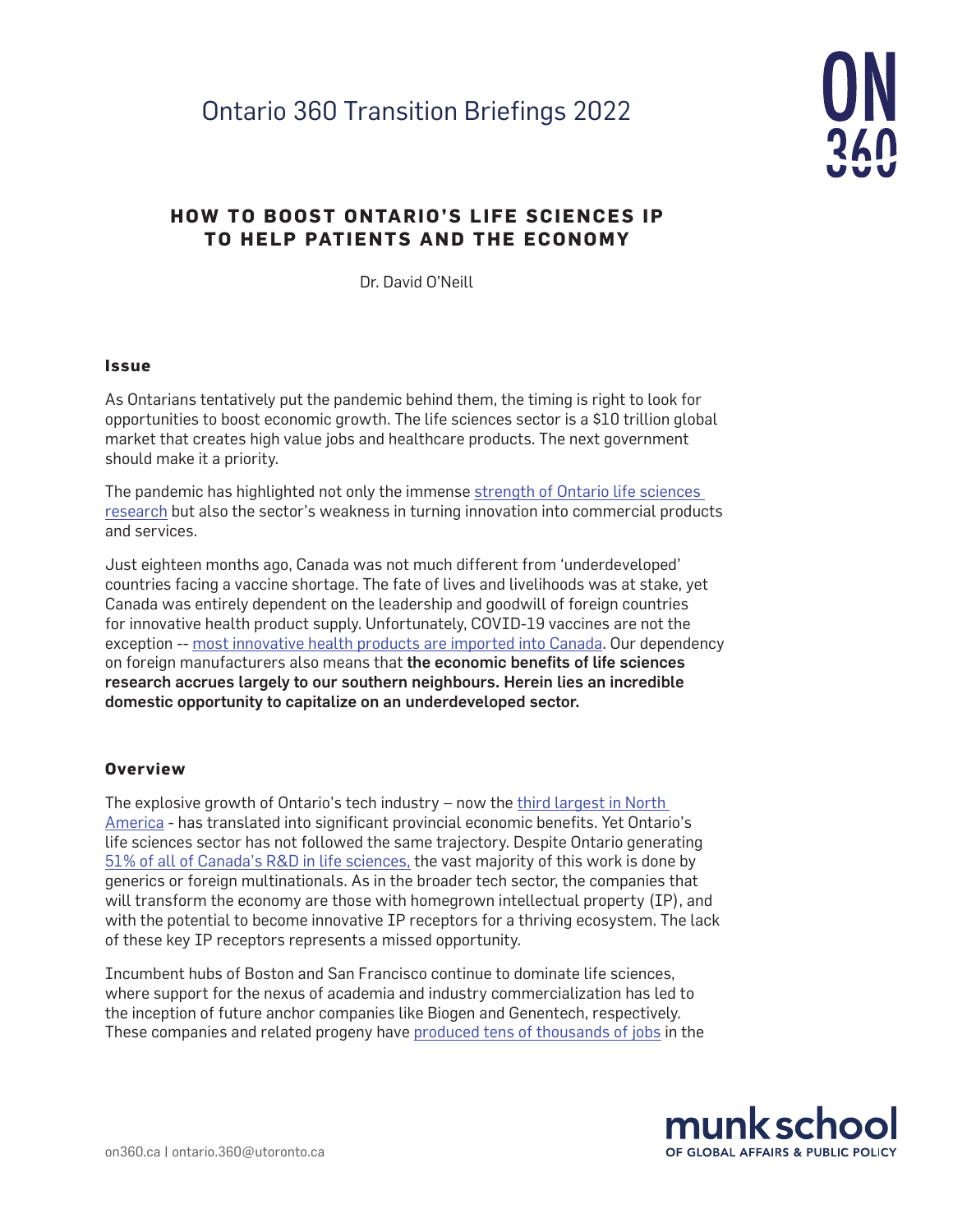communities of their academic founders. [Emerging life sciences hubs in China, the UK](https://www.savills.com/impacts/technology/emerging-life-science-hubs.html)  [and Spain](https://www.savills.com/impacts/technology/emerging-life-science-hubs.html) illustrate that Ontario is not only losing the race to the US.

Ontario's position in the global life sciences ecosystem is not clear. There are many examples of breakthrough life sciences companies created from decades of government investment in academic research and training in Ontario postsecondary institutions, such as Agios, Repare, Pionyr, Allelix-NPS, Phenomic AI, Forbius and AvroBio. However, [the commercialization path for local research breakthroughs typically results in Ontario](https://www.researchgate.net/publication/332864463_The_final_leg_How_Ontario_can_win_the_innovation_race)  [start-ups migrating south of the border,](https://www.researchgate.net/publication/332864463_The_final_leg_How_Ontario_can_win_the_innovation_race) (or Quebec) following receptors, the market and cash. The hundreds of millions of dollars in financing and growth (often with acquisition) generated by these companies has occurred in and [benefited the US](https://www.theglobeandmail.com/business/commentary/article-what-canada-needs-to-do-to-build-a-world-class-biotech-sector/?msclkid=eed35cd6cfb011ecb6e0941d1a5f2671). The export of local companies feeds into a perpetual cycle -- the export of Ontario IP and the accompanying need to import healthcare end products. Fewer companies mean there are fewer job opportunities for local scientists and entrepreneurs who have been trained at Ontario's publicly-funded postsecondary institutes.

Ontario is not unique in its history of exporting IP. When Texas realized it was feeding other jurisdictions with medical innovations and associated economic value, it created the Cancer Prevention and Research Institute of Texas ([CPRIT\)](https://www.cprit.state.tx.us) -- a \$6 billion, 20-year initiative focused on cancer research and commercialization aimed at attracting companies to Texas. This investment is the largest state cancer research investment in the history of the US and has resulted in Texas now boasting a booming hub of life sciences companies. Texas has also employed commercialization incentives to become a net importer of companies and assets from other jurisdictions, including Ontario.

The success of Texas shows that Ontario's life sciences industry cannot simply rely on the private sector to step in. Despite its value to the province, the economics of life sciences seed investing typically is not competitive with investment in other sectors or later development-stage investments. While private venture capital is the preferred model for high-risk, high-tech ventures, the limited supply of domestic limited partnerships (LPs) means economic returns often cycle out of the province.

The Business Development Bank of Canada (BDC) has reported that it [takes Canadian](https://www.bdc.ca/globalassets/digizuite/17870-venture-capital-landscape-paper-en.pdf)  [companies an average of one to two years longer to receive funding](https://www.bdc.ca/globalassets/digizuite/17870-venture-capital-landscape-paper-en.pdf) after being founded than US counterparts. This is consistent with what has been seen anecdotally in the market -- Canadian VCs demand evidence of more progress from a company before extending a first financing compared to US counterparts. For Ontario to fully realize the benefits of private sector investment in life sciences, commercialization incentives and policy reform are needed.

A further contributing factor to Ontario's prevalent export of life sciences IP is that few local institutional players have a mandate to advance Ontario's life sciences ecosystem. In fact, one of the biggest challenges -- and greatest opportunities -- in economic development policy is to better steward Ontario incumbent institutions and businesses.

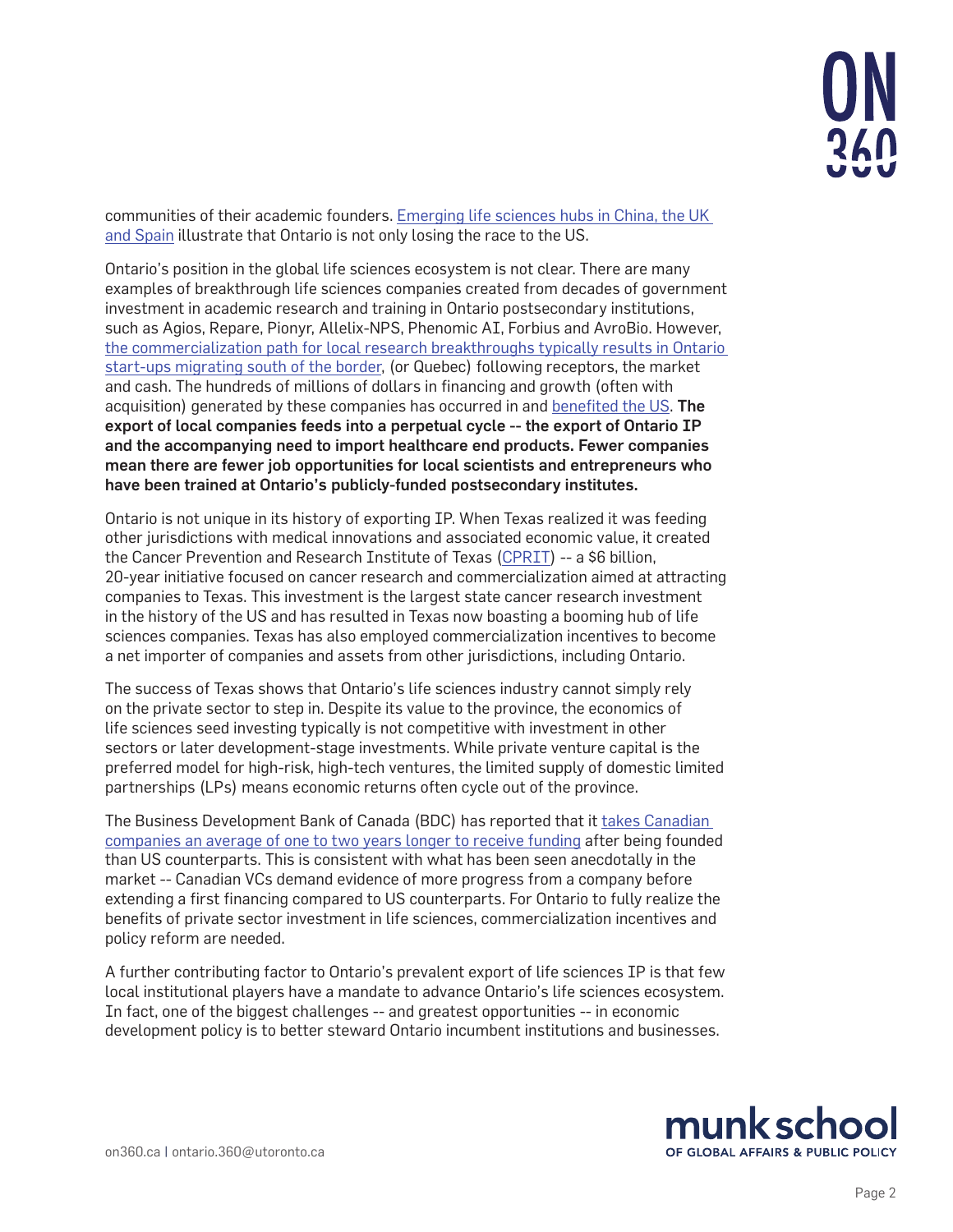

Researchers must satisfy international journals while companies must satisfy US investors. Moreover, a longstanding aversion in Ontario to capitalizing on healthcare -- as evidenced by [Canada's century-old donation of insulin](https://bantinghousenhs.ca/2018/12/14/insulin-patent-sold-for-1/) and thousands of jobs to American industrialists -- limits our willingness to embrace the undeniable potential of leveraging healthcare as an economic engine. Strong policy backing is required to empower Ontario entrepreneurs to swim upstream and counter the forces that move innovations and jobs to the US.

## **The Need for Reform**

The critical inflection point in commercialization -- where IP has a substantially greater chance of creating domestic economic value -- requires an understanding of both sides of the research-commercialization continuum in order to develop meaningful strategic interventions. Siloed and independent development of policies related to research/ IP versus commercialization/economic development will continue to miss the biggest opportunity for changing the IP export dynamic.

[Ontario has rightly considered education on IP as a priority](https://news.ontario.ca/en/backgrounder/1001686/ontario-makes-significant-progress-on-intellectual-property-action-plan) for the whole academic sector; however, in life sciences it needs to actively manage IP with Ontario First capital. Moreover, commercialization of life sciences innovations is unique and significantly more challenging compared to other breakthrough technologies (e.g., fintech, ICT, cleantech, etc.) due to the complex underlying biology, long development times, stringent regulatory requirements, and the degree of capital required. To capitalize on the enormous unrealized innovation-oriented economic potential within Ontario's life sciences sector, Ontario needs to commit to specialized solutions for life sciences commercialization.

What policies could stem and then potentially turn around the flood of IP, companies and trained graduates flowing south of the border? How can Ontario compete with [Quebec incentives](https://home.kpmg/ca/en/home/insights/2022/01/quebec-further-tweaks-patent-box-regime.html) or replicate the local tech industry boom in the life sciences sector, developing sustainable receptors to retain the local talent trained at our publicly-funded universities? To secure jobs and prosperity in a competitive marketplace, Ontario needs to invest in early-stage commercialization-venture partnerships that directly compete on behalf of the province, using capital and management skills to put Ontario first.

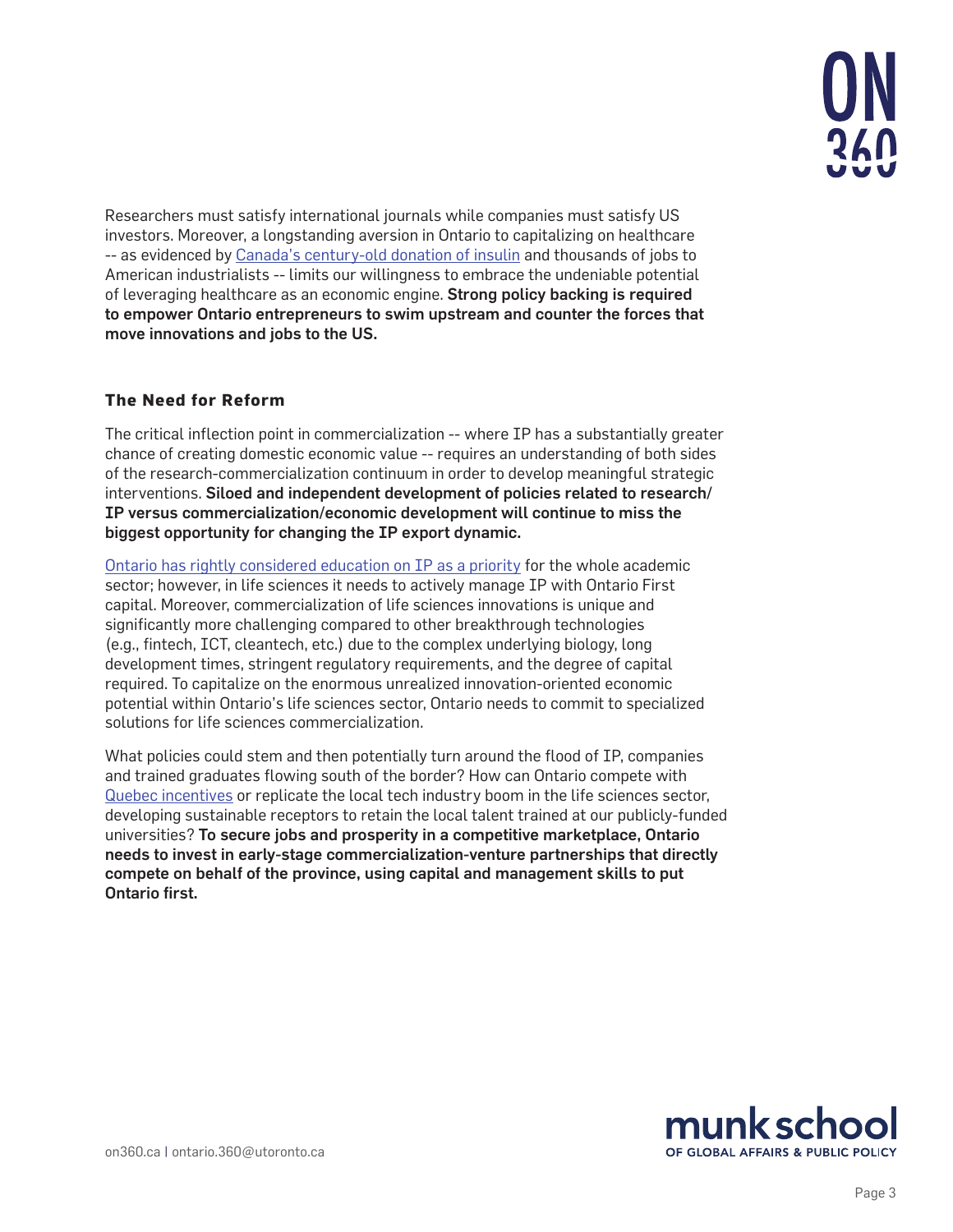

#### **How to Move Forward**

Ontario remains a relatively small emerging player in the US-dominated healthcare marketplace, meaning that most of the key drivers of the geographic destination of economic development -- i.e., IP, talent, capital and management -- are tilted in favour of US markets. Adding to these drivers is the lack of influence of partners who really have Ontario's economic interests in mind. When entrepreneurs and institutes are at the negotiation table, where deals are made for financing and commercializing Ontario taxpayer-supported IP, few if any are standing up for Ontario's best interests. This seat at the negotiation table -- which represents participation and negotiating power - requires sufficient ownership of the IP by the start-up company, and therefore, capital.

There are two overarching strategic policies to attain this, which will in turn anchor the next wave of sustainable life sciences companies. Both strategies involve commitment from the public sector in return for benefits that can catapult a future generation of IP within an industry sector where Ontario can be competitive, and with the skilled jobs this brings. These policies are:

- 1. Dedicated early-stage seed capital for life sciences; and,
- 2. Support for integrated commercialization-venture partnerships.
- 1. Although Ontario has a limited pool of seed capital, [almost none of it is directed](https://www.bdc.ca/globalassets/digizuite/17870-venture-capital-landscape-paper-en.pdf)  [towards the life sciences sector.](https://www.bdc.ca/globalassets/digizuite/17870-venture-capital-landscape-paper-en.pdf) To maximize the impact of Ontario's inadequate seed capital supply, while also addressing current gaps and opportunities in the market, funds should first be focused on an immediate, underdeveloped opportunity and one that carries the greatest impact for the location of companies and jobs: seed-stage investing.

Investing at later stages of venture development would generate returns for Ontario and is still very much needed to scale anchor life sciences companies, but there is a significant gap in dedicated funds for specialized commercialization-venture groups that focus on seed-stage investments. These types of early investments can provide active management and influence board decisions, prioritizing local company formation at the "root growing" seed-stage in a sustainable and scalable manner. Seeding companies to stay in Ontario will drive the local sector, build on areas of strength and momentum, and enable Ontario to compete on the global stage.

Likewise, government investment in healthcare 'funds-of-funds' has been effective at advancing life sciences. However, this model typically results in less optimal impact, as a large portion of fund profits often ends up with internationally based LPs rather than domestic commercialization ventures. By missing the sweet spot at the seed-stage, these traditional approaches not only limit local job creation but fail

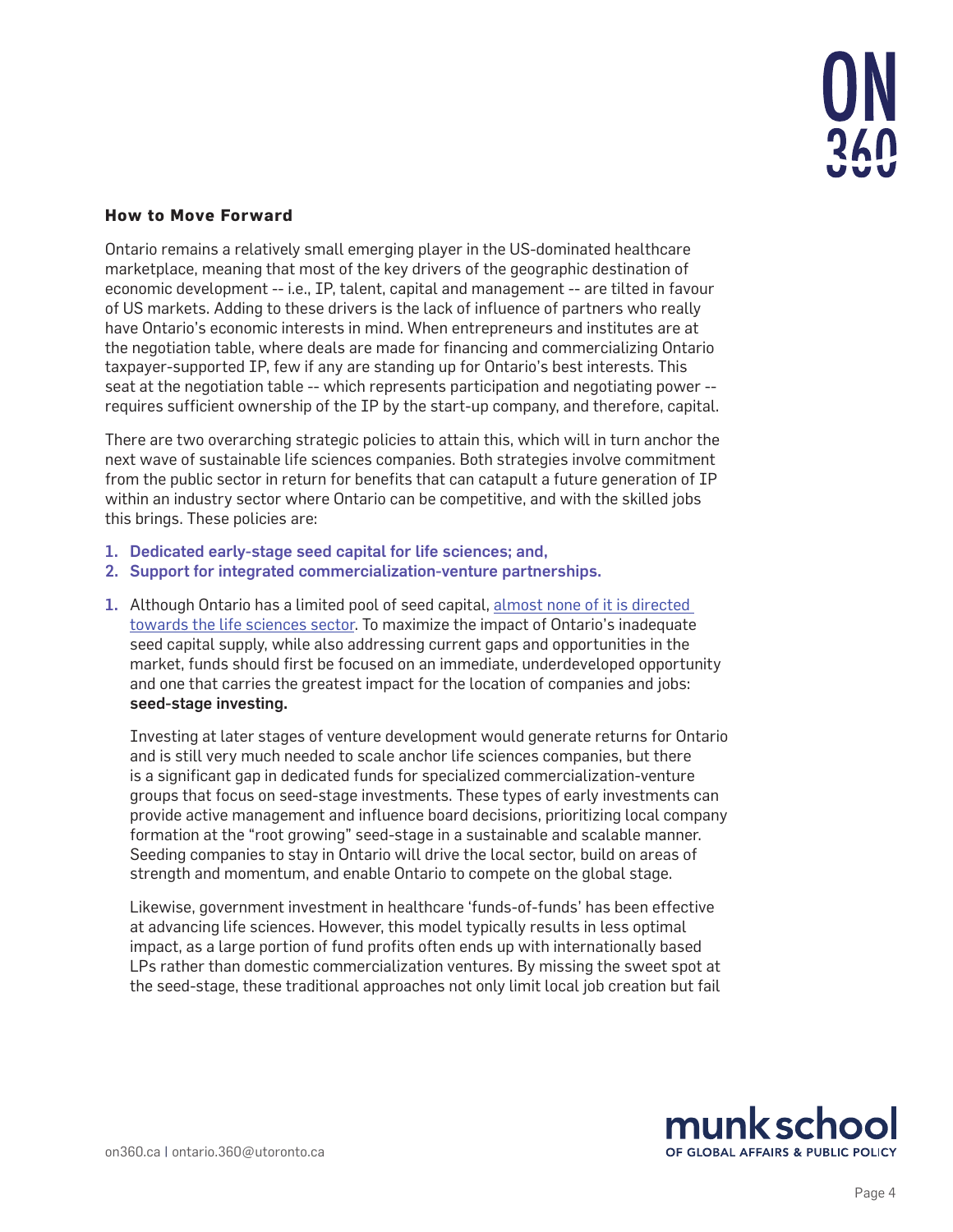

to capitalize on significant public healthcare investment. Simply expanding access to the Ontario Capital Growth Corporation (OCGC) and the Venture Capital Catalyst Initiative (VCCI) to local non-traditional commercialization-venture groups, which have a mandate to prioritize Ontario, would be a major step forward in addressing the seed-stage gap.

2. A hybrid approach that employs hands-on commercialization and seed venture capital principles -- while bringing together public and private partners -- is key to scaling Ontario's life sciences industry. These unprecedented, non-traditional "commercialization-venture" groups are unique for their willingness to roll up their sleeves and provide interim leadership along key stages of the development pathway. Such groups are also focused on Ontario's early-stage IP and provide the most "bang for the buck" -- or greatest potential to maximize value creation for the province by creating domestic IP receptors. While many players are needed for an effective life sciences industry strategy, including foreign multinationals, generic manufacturers and service providers, domestic IP receptors have the most transformational potential for the economy. To that end, Ontario should further support existing risk-sharing public-private-partnerships (PPPs) that harness commercialization-venture best practices and have a mandate to prioritize Ontario.

In a commercialization-venture PPP model, the public partners must deploy capital for equity ownership in Ontario IP and therefore provide Ontario a direct seat at the negotiation table to influence "Ontario First" objectives. These PPPs should incentivize private sector investment in Ontario, including philanthropists looking to make a difference for patients and Canada's future economy. A PPP that is structured in a way that leverages the strengths of the research-commercialization continuum and provides additional innovation support where it is most needed will harness value creation for Ontario-discovered assets, create a transformative legacy for IP innovation, open new avenues for economic growth and, ultimately, improve healthcare for the people of Ontario.